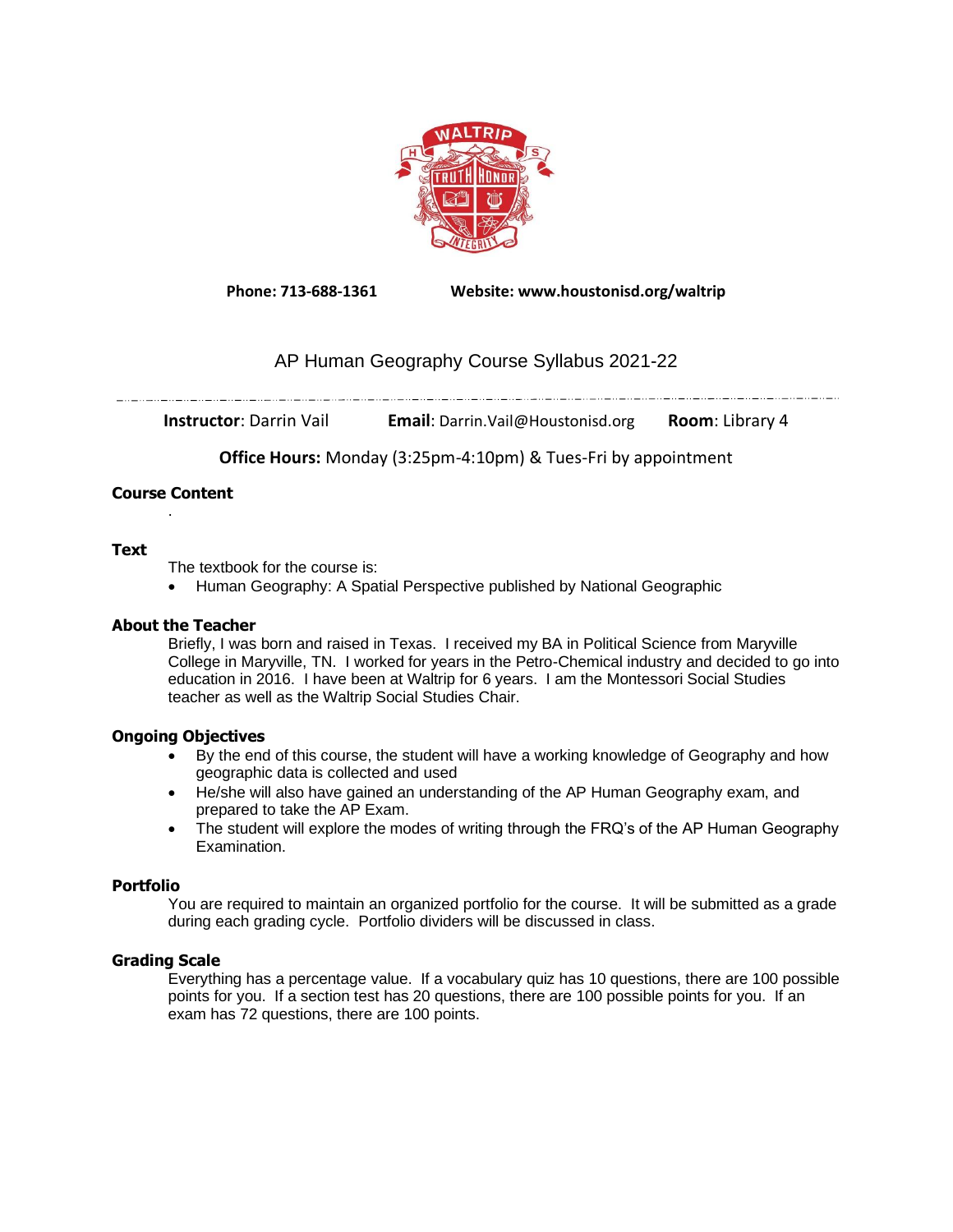#### **Attendance and Participation**

Attendance and participation are required; it is difficult to learn the content if you are not present in class. You class participation and attendance can be a deciding factor if your class average straddles two grades. Be sure to see me about any missed work if you are absent.

#### **Daily Required Materials**

1. laptop 2. pen 3. three-ring-binder 4. paper

### **Unit Overviews – With Exam Weights**

### **Unit One :Thinking Geographically (8 – 10 %)**

Students learn the ways information from data sources such as maps, tables, charts, satellite images, and infographics informs policy decisions such as voting redistricting or expanding transportation networks. They also learn about how people influence and are influenced by their environment; the resulting impact on topography, natural resources, and climate; and the differences between and consequences of environmental determinism and possibilism.

### **Unit Two: Population and Migration Patterns and Processes (12 – 17 %)**

This unit addresses the patterns associated with human populations. Populations may increase or decrease as a result of a combination of natural changes (births and deaths) and migration patterns (emigration and immigration). Students examine population distributions at different scales—local, national, regional, and global. Population pyramids demonstrate age-sex structures, revealing the growth or decline of generations and allowing geographers to predict economic needs based on reproductive and aging patterns.

Students learn about factors that influence changes in population as well as the long- and short-term effects of those population changes on a place's economy, culture, and politics

#### **Unit Three: Cultural Patterns and Processes (12 – 17 %)**

The main focus of this unit is on cultural patterns and processes that create recognized cultural identities. Students consider the physical environment to determine the effects of geographical location and available resources on cultural practices. Visuals representing artifacts, mentifacts and sociofacts all shed light on cultural landscapes and how they change over time. Practice in analyzing images of different places at different times for evidence of their ethnicity, language, religion, gender roles and attitudes, and other cultural attributes builds students' understanding of cultural patterns and processes. This unit also considers from a temporal and spatial perspective how culture spreads, through traditional forces such as colonialism and imperialism and through contemporary influences such as social media.

#### **Unit Four: Political Patterns and Processes (12 – 17 %)**

This unit addresses the political organization of the world. Building on knowledge of populations and cultural patterns learned in previous units, students examine the contemporary political map and the impact of territoriality on political power and on issues of identity for peoples. Students also look at the different types of political boundaries, how they function, and their scale, as they consider both internal and international boundaries. The interplay of political and cultural influences may cause tensions over boundaries to arise, such as sovereign states making claims on what other states consider to be international waters.